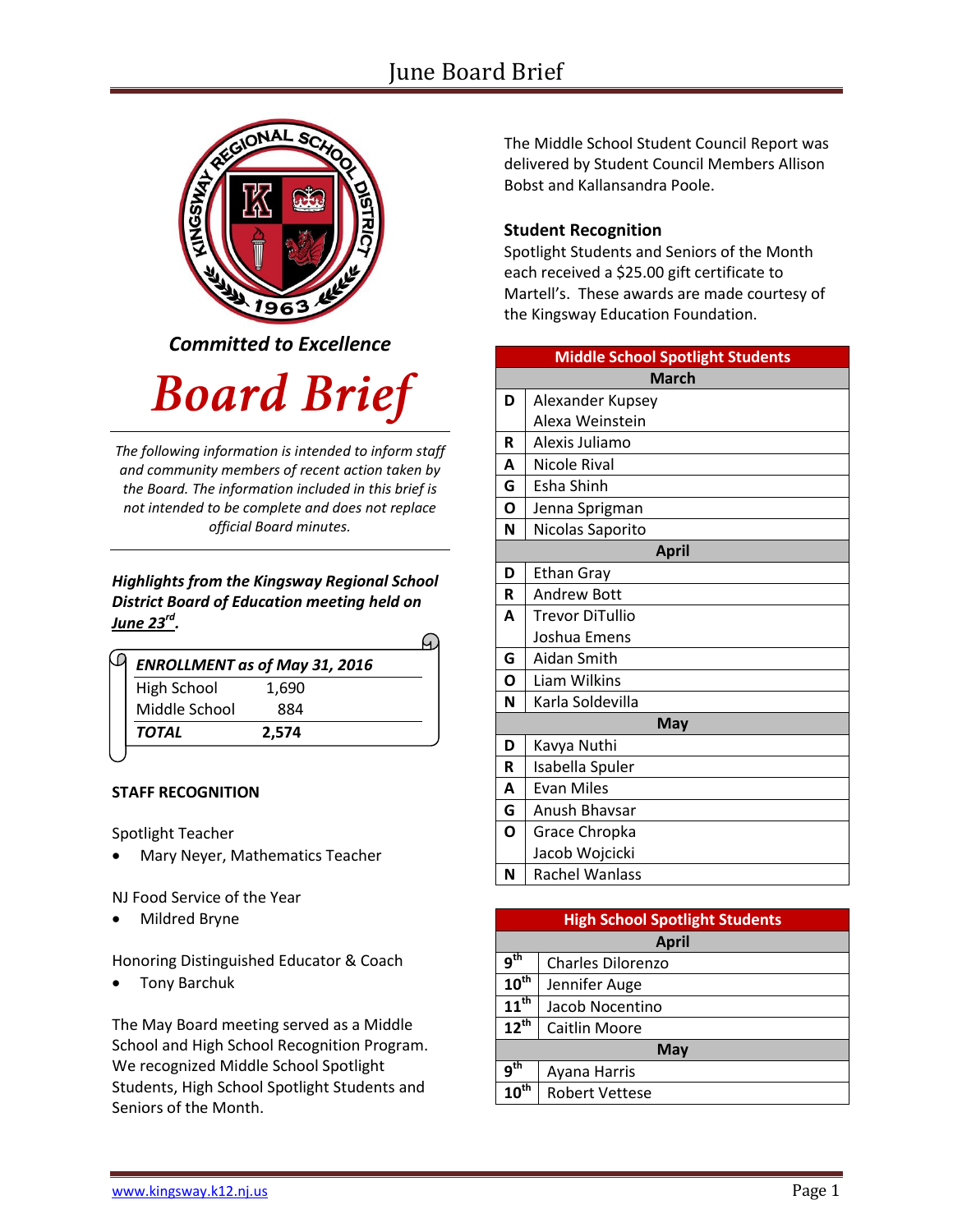| $11^{\sf th}$    | Anthony Melograno     |  |
|------------------|-----------------------|--|
| $12^{\text{th}}$ | Michael McConnell     |  |
| June             |                       |  |
| $9^{\text{th}}$  | Kyle Harron           |  |
| $10^{\text{th}}$ | Kristen Liquori       |  |
| $11^{\text{th}}$ | <b>Timbre Griffin</b> |  |
| $12^{\text{th}}$ | Adedoyin Adepoju      |  |

| <b>Seniors of the Month</b> |  |  |
|-----------------------------|--|--|
| April                       |  |  |
| Jamal McPherson             |  |  |
| Caitlin Moore               |  |  |
| <b>May</b>                  |  |  |
| <b>Emily Malone</b>         |  |  |
| Jasmine Zhang               |  |  |
| June                        |  |  |
| Erin Malone                 |  |  |
| Adithya Muralidharan        |  |  |

### **SUPERINTENDENT'S REPORT**

Dr. Lavender updated the Board on a variety of topics related to the District, which included the following discussion item(s)…

- **•** [Graduation](http://www.krsd.org/domain/51)
- Superintendent & Board Evaluation
- Year-End Close
- **•** Summer Administrative Retreat
- **•** Summer Workweek
- One Board Meeting in July
- **•** Soccer Storage Shed & Naming

### **ATTENDANCE SUMMARY**

*2015-2016 Monthly Average % of Students in Attendance for* May*:*

| 2015-2016 Monthly Average %<br>of Students in Attendance |          |                                         |                            |
|----------------------------------------------------------|----------|-----------------------------------------|----------------------------|
| Grade<br>Level                                           | May<br>% | 2015-<br>2016<br><b>YTD</b><br>Avg<br>% | Past<br>6 Year<br>Avg<br>% |
|                                                          | 96.6     | 95.8                                    | 94.3                       |
| 8                                                        | 96.3     | 95.3                                    | 93.6                       |
| <b>Total MS</b>                                          | 96.4     | 95.6                                    | 93.9                       |

#### **BOARD BRIEF** June

| Average                           |      |      |      |
|-----------------------------------|------|------|------|
| 9                                 | 96.4 | 95.1 | 93.3 |
| 10                                | 95.0 | 94.5 | 92.0 |
| 11                                | 93.6 | 93.6 | 92.4 |
| 12                                | 89.5 | 92.0 | 91.1 |
| <b>Total HS</b><br>Average        | 93.4 | 93.7 | 92.7 |
| <b>District</b><br><b>Average</b> | 95.0 | 92.5 | 93.6 |

### **PERSONNEL**

### *District Employment*

- Non-Certified Staff:
	- Vicki Szatkowski (Transportation Dispatcher)
	- Bernice Valle (Cafeteria general Worker)
	- Kim Fulton (Bus Driver)
- Schedule "B": Various positions were approved.
- Substitute:
	- Tina Garrett (05/31/2016 to 06/20/2016)
	- Kara Monahan (074/25/2016 to 10/18/2016)
- Resignation:
	- Vicki Pendleton (Payroll Administrator)
- 2016 Summer Hours:
	- Pamela Pollock (Substitute Nurse)
	- Susan Patti (Transportation)
	- George Scutt (Transportation)
	- Suzanne Clark (Transportation)
	- Charles Drew (Transportation)
	- Paulette Slusarski (Transportation)
	- Hugh Duffy (Transportation)
	- Sarah Barszczewski (Transportation)
	- Michele Snyder (Transportation)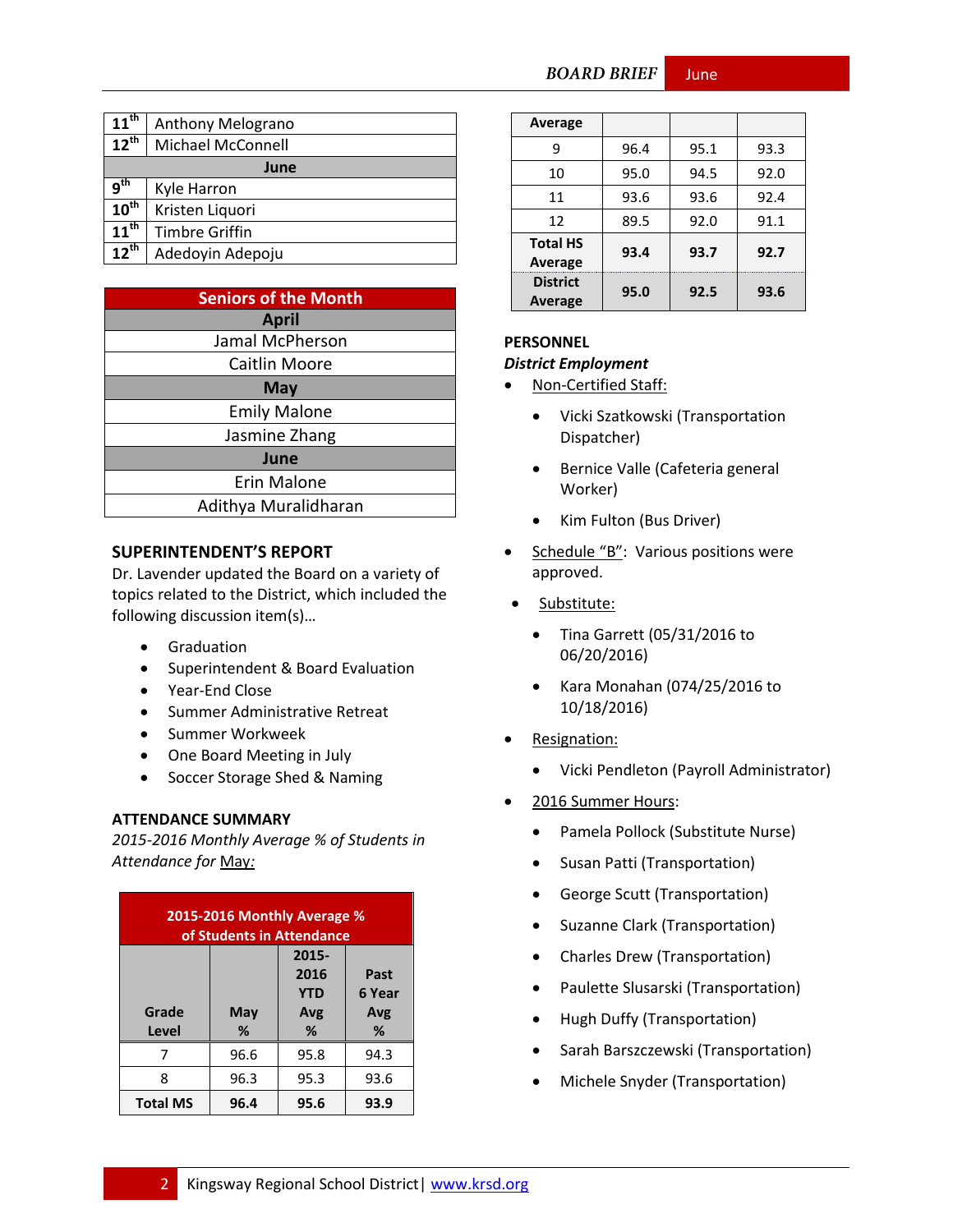#### **BOARD BRIEF** June

- Barbara Cain (Transportation)
- Joanne Williams (Transportation)
- William Colon (Transportation)
- Rita Fabritis (Transportation)
- Nellie Martinez (Transportation)
- Donald Spadel (Transportation)
- Kim Fulton (Transportation)
- Joann Barbera (Transportation)
- Eric Peterson (Transportation)
- 2016 Graduation Workers:
	- Patricia Conn
	- Alexander Skalski
	- Diana Crespo
	- Michael Mulligan
	- Ashley DeLuce
	- Lauren Smith
	- Tia Drew
	- Lolly Newton
	- Roberta Burlock
	- Trish Shields
	- Kyle Roos
	- Sarah Keane
	- Allyn Torres
	- Alexandra Bossi
	- Marion Wigglesworth
	- Wendy Lynch
	- Stanley Ritter
	- Tabitha Williams
	- Dave Dominik
	- Ish Mercado
	- Melvin Carter
	- David Murnane

### *High School Employment*

- Certified Staff:
	- Caitlin Kerzetski (Math Teacher)
	- Mike Barikian (Business Teacher)
	- Kimberly Slater (Teacher of Technology)
- Schedule "B":
	- Various positions were approved.
- Substitute:
	- Jackie Smith (05/31/2016 to 06/20/2016)
- Retirement:
	- Cynthia Baita (SPED Teacher)
- Resignation:
	- Rachel Michael (Business Teacher)
- 2016 Summer Hours:
	- Diane Crespo (Teacher of Spanish)
	- Heather Connor (Media Specialist)
	- Colleen Fitzpatrick (Media Specialist)
	- Lauren Kerr (Dean of Students)
	- Mike Beirao (Assistant Principal)
	- Christina Ludlam (Athletic Trainer)
	- Rose Fredricks (Nurse)
	- Mark Pannullo (Technology Worker)
	- Ryan Sandy (Technology Worker)
	- Justin Wright (Maintenance)
	- Matthew Blaszcyk (Maintenance)

### *Middle School Employment*

- Certified Staff:
	- Pamela Pollock (School Nurse)
	- Stephen Cacciavillano (Biology Teacher)
- Schedule "B":
	- Various positions were approved.
- Leaves of Absence: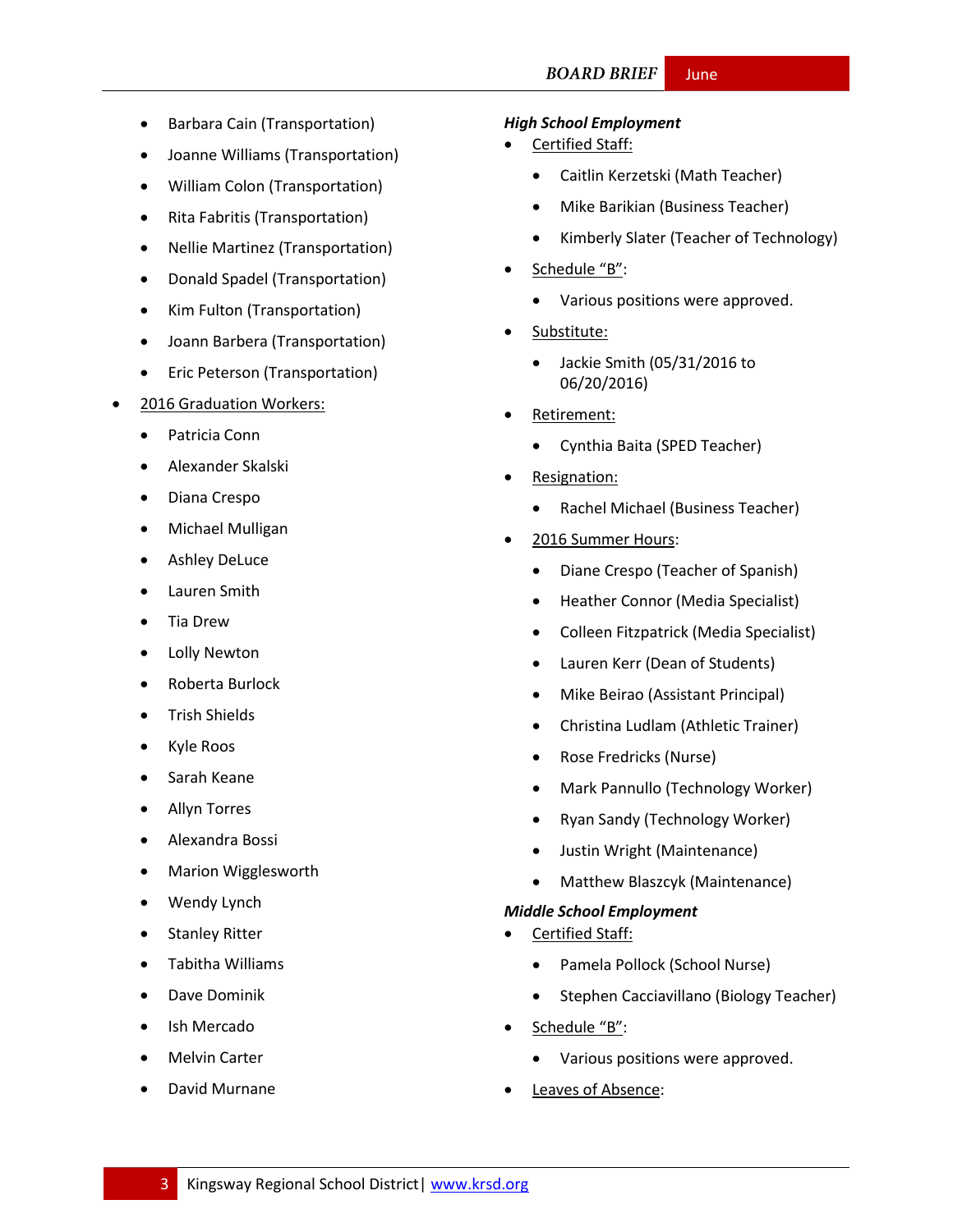- Christine Dacchille (Teacher of English)
- Resignation:
	- Cherry Hester (Paraprofessional)
- 2016 Summer Hours:
	- Susan Graziano (Assistant Principal)
	- Debbie Wesolek (Media Specialist)

### **FUNDRAISERS**

*None* 

**FIELD TRIPS**

*None*

### **EMERGENCY DRILLS/CALLS**

| School/<br>Date | Time             | <b>Drill</b>      |
|-----------------|------------------|-------------------|
| НS              | Start: 11:07 AM  | Precautionary     |
| 05/11/2016      | End: 11:11 AM    | Lockdown          |
| HS              | Start: 01:33 PM  | Fire Drill        |
| 05/25/2016      | End: 01:39 PM    |                   |
| НS              | Start: 12:41 PM  | Shelter-In-       |
| 05/31/2016      | End: 12:46 PM    | Place             |
| MS              | Start: 01:10 PM  | Full Lockdown     |
| 05/19/2016      | End: 03:47 PM    |                   |
| MS              | Start: 09:15 AM  | <b>Fire Drill</b> |
| 05/26/2016      | End:<br>09:19 AM |                   |
| HS & MS         | Start: 07:00 AM  | School Bus        |
| 06/01/2016      |                  | Emergency         |
|                 |                  | Evacuation        |
|                 |                  | Drill             |

### **[POLICY](http://www.straussesmay.com/seportal/Public/DistrictPolicyTOC.aspx?id=f0cc945ef3894b8d9ad5f87d948ca425&PolicyID=)**

The Board recommended the following for SECOND reading for revisions and/or adoption.

- Regulation 8330 Pupil records
- Policy 9180 School Volunteers

### **PROFESSIONAL LEARNING WORKSHOPS**

*The Board approved the following Professional Learning Workshops; please contact Stefanie Fox-Manno for more information:*

*None*

### **PROGRAMS**

*The Board approved the following programs:*

**None**

### **BUSINESS, FACILITIES & FINANCE**

- The Board approved the Board Secretary's Report and Bill List.
- **Receipt and Acceptance of Student Activity and Athletic Account Financial Reports.** The Board accepts as filed the Middle School, High School and Athletic financial report for the period ending May 31, 2016.
- **Honoring Distinguished Educator & Coach Tony Barchuk.** The Board approved to name the football field at Kingsway Regional High School Tony Barchuk Field.
- **Job Description.** The Board approved the Peer Coaching Coordinator job description as recommended by the Superintendent of Schools.
- **Co-Curricular Activities.** The Board approved the co-curricular activities as recommended by the Superintendent of Schools.
- **Acceptance of Cafeteria Financial Report.**  The Board accepts as filed the Kingsway Regional Cafeteria Financials for the period ending April 30, 2016.
- **Swedesboro-Woolwich Day Buses.** The Board approved the use of four buses and drivers for Swedesboro-Woolwich Day on October 1, 2016 at no charge to the Swedesboro-Woolwich Day Committee.
- **Bayada Agreement.** The Board approved the contract with the Bayada Home Health Care, Inc. to provide substitute nurse services for the period of July 1, 2016 through June 30, 2017.